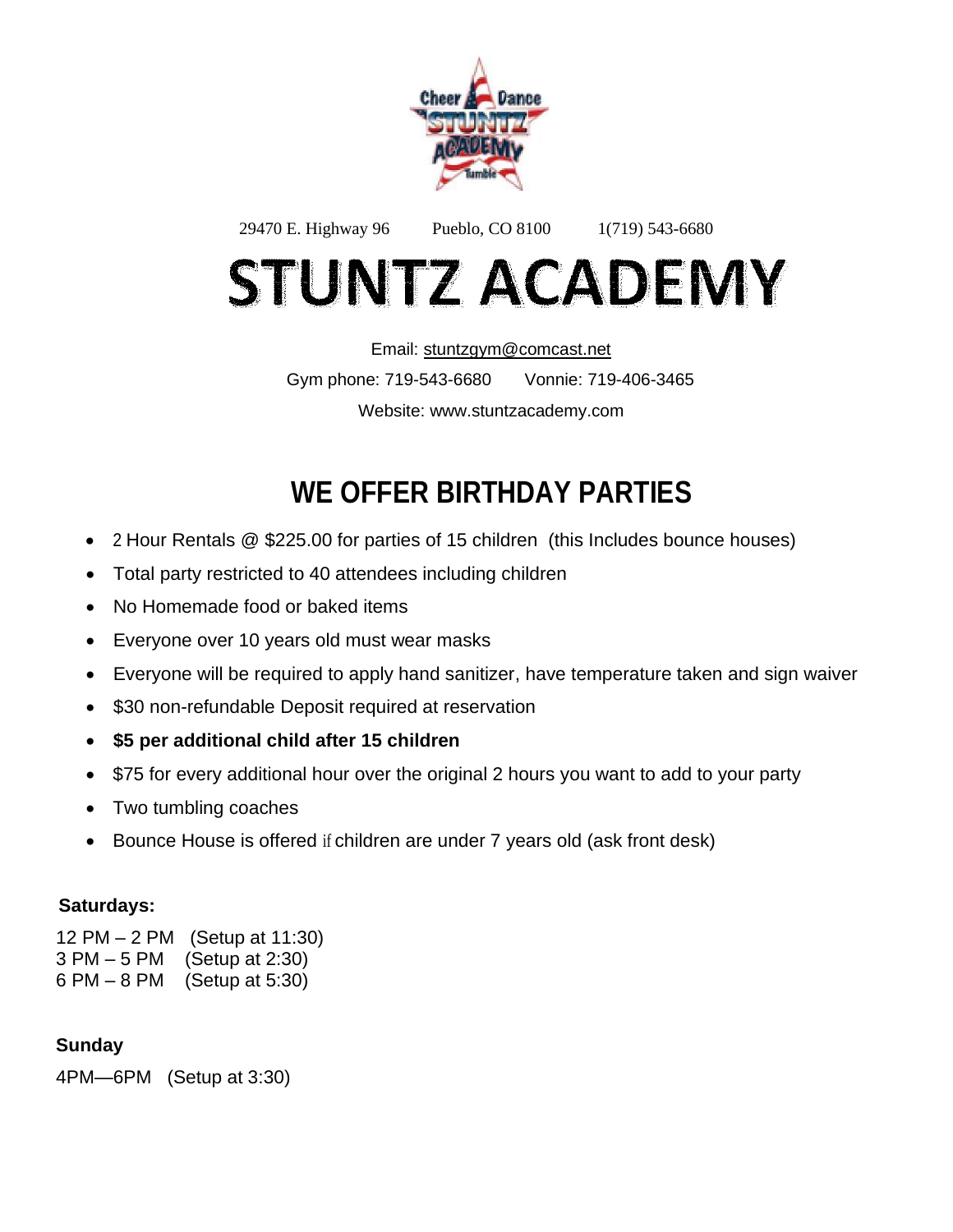

#### BIRTHDAY PARTY AGREEMENT

| <b>CHILD'S NAME</b>                                                                   |  | <b>ADDRESS</b>  | <b>ZIP</b>   |  |
|---------------------------------------------------------------------------------------|--|-----------------|--------------|--|
| <b>PARENT NAME</b>                                                                    |  | <b>PHONE</b>    | <b>EMAIL</b> |  |
| STUNTZ GYM MEMBER? YES NO<br>WOULD YOU LIKE MORE INFORMATION ON OUR PROGRAMS?<br>YES! |  |                 |              |  |
| CHEER REC CHEER                                                                       |  | <b>TUMBLING</b> | <b>DANCE</b> |  |
| WHAT DAY AND TIME WOULD YOU LIKE TO RESERVE? (Please circle one)                      |  |                 |              |  |

| <b>SATURDAY</b> |         |         | <b>SUNDAY</b> |
|-----------------|---------|---------|---------------|
| $12 - 2$        | $3 - 5$ | $6 - 8$ | 4 - 6         |

REQUIREMENTS SET BY THE HEALTH DEPARTMENT:

- FOOD
	- o only store purchased food can be brought into the gym. (Pizza, cake, bottled water or soda)
	- o No home-made food or baked goods can be brought in or served.
- ATTENDEES
	- o A maximum of 40 people are allowed at the party. If there are 15 children, we can only have 25 adults.
	- o Adults and children over 10 must wear masks.
- **TABLES** 
	- o Social distancing must be observed 5 adults per table
	- o Children will have a separate area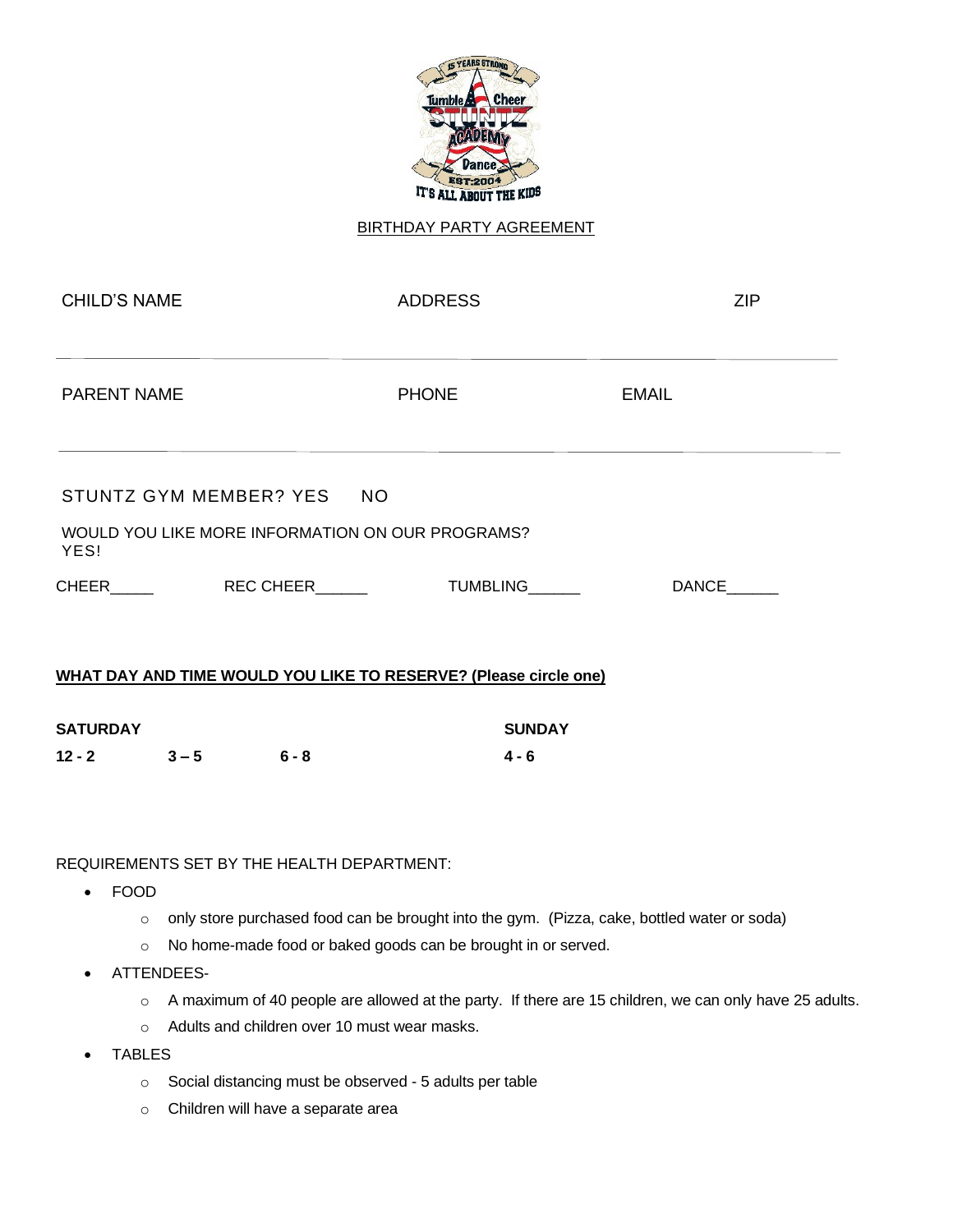### FINANICAL AGREEMENT: PARTY COST:  $$225.00$  (UP TO 15 CHILDREN) DEPOSIT: \$30.00 BALANCE DUE:  $\qquad \qquad$ REFUND POLICY: DEPOSIT IS NON-REFUNDABLE

Release and Medical Authorization

#### STUNTZ ACADEMY LLC, 29470 E. HWY 96, PUEBLO, CO 81001

In consideration of the STUNTZ ACADEMY LLC granting the applicant permission to participate in the instruction, activities and competition provided by STUNTZ ACADEMY LLC, its owners, managers, staff, officials and sponsors, I/ \_\_\_\_\_\_\_\_\_\_\_\_\_\_\_\_\_\_\_\_\_\_\_\_\_\_\_\_ , Parents or Guardians of

#### \_\_\_\_\_\_\_\_\_\_\_\_\_\_\_\_\_\_\_\_\_\_\_\_\_\_\_\_\_\_\_\_\_, who wishes to participate in the STUNTZ ACADEMY LLC

instruction, activities and competitions, give our consent for such participation by our son/daughter. I/We fully understand that cheerleading, dance, gymnastic and tumbling activities involve motion, rotation and height, in a unique environment, and as such, carry with them a reasonable assumption of risk. There are risks and dangers associated with participation in cheerleading, dance, gymnastic and tumbling activities including, but not limited to those of bodily injury, partial and/or total disability, paralysis, death and property damage.

I/We waive for our son/daughter any claims or causes of action for death, personal injury, property damage or otherwise which I/we may now have or hereafter have against the STUNTZ ACADEMY LLC, its owners, managers, staff, officials and sponsors arising out of my/our son/daughter's participation in the instruction, activities or competition of the STUNTZ ACADEMY LLC, its owners, managers, staff, officials and sponsors, including, without limitation, all claims or causes of action for death, personal injury, property damage or otherwise resulting from risks inherent in tumbling, cheer, dance and gymnastic activities, instruction and competition, including, without limitation, falls and from the lawful publication or any other lawful use of any photograph, videotape or narrative in any media.

I/We give my/our consent for any photographs and/or video of my child to be used by the STUNTZ ACADEMY LLC, its owners, managers, staff, officials and sponsors. Such material may be used for marketing purposes in the form of written publications, videos, and/or websites.

In the event of injury or illness, I/We hereby give my/our consent for medical treatment and/or ambulance transport if it is deemed necessary. I/We give my/our permission to a licensed physician to hospitalize and secure proper treatment (including injections, anesthesia, surgery, or other reasonable treatment or necessary procedures) for the participant.

Further, I/We represent that any medication to which my/our son/daughter is allergic or currently taking is listed below and will ensure that he/she will be such medication with them to the STUNTZ ACADEMY LLC and that he/she is responsible for consuming the prescribed dosage. Medications (if any)

\_\_\_\_\_\_\_\_\_\_\_\_\_\_\_\_\_\_\_\_\_\_\_\_\_\_\_\_\_\_\_\_\_\_\_\_\_\_\_\_\_\_\_\_\_\_\_\_\_\_\_\_\_\_\_\_\_\_\_\_

Emergency Information (please print): Name: \_\_\_\_\_\_\_\_\_\_\_\_\_\_\_\_\_\_\_\_\_\_\_\_\_\_\_\_\_\_\_\_\_\_\_\_\_\_\_Telephone: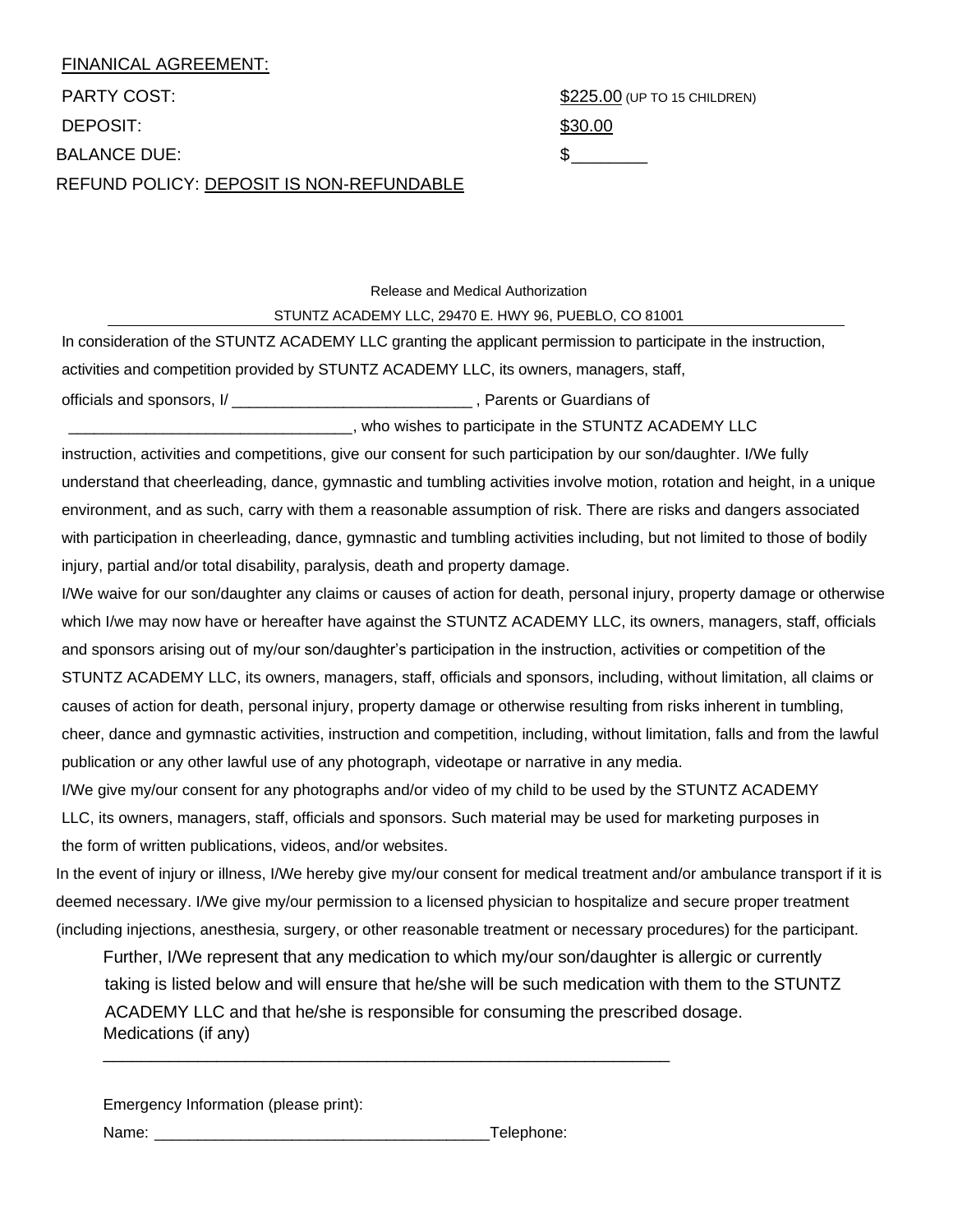|                |                                           | <b>CITY</b>                                                                                                                                                    | <b>STATE</b> | <b>ZIP</b>      |
|----------------|-------------------------------------------|----------------------------------------------------------------------------------------------------------------------------------------------------------------|--------------|-----------------|
| Doctor's Name: |                                           |                                                                                                                                                                | Phone:       |                 |
|                |                                           |                                                                                                                                                                |              |                 |
|                |                                           |                                                                                                                                                                |              |                 |
|                |                                           |                                                                                                                                                                |              |                 |
|                |                                           |                                                                                                                                                                |              |                 |
| ZIP:           | Home Phone:                               |                                                                                                                                                                | Work:        |                 |
|                | MEDICAL, LIABILITY & PROMIOTINOIAL RELASE |                                                                                                                                                                |              |                 |
|                |                                           | Please PRINT all information except Parent/Guardian signature<br>I/We have read, agree to, and understand everything on this Release and Medical Authorization |              |                 |
|                |                                           |                                                                                                                                                                |              |                 |
|                |                                           |                                                                                                                                                                |              | Date___________ |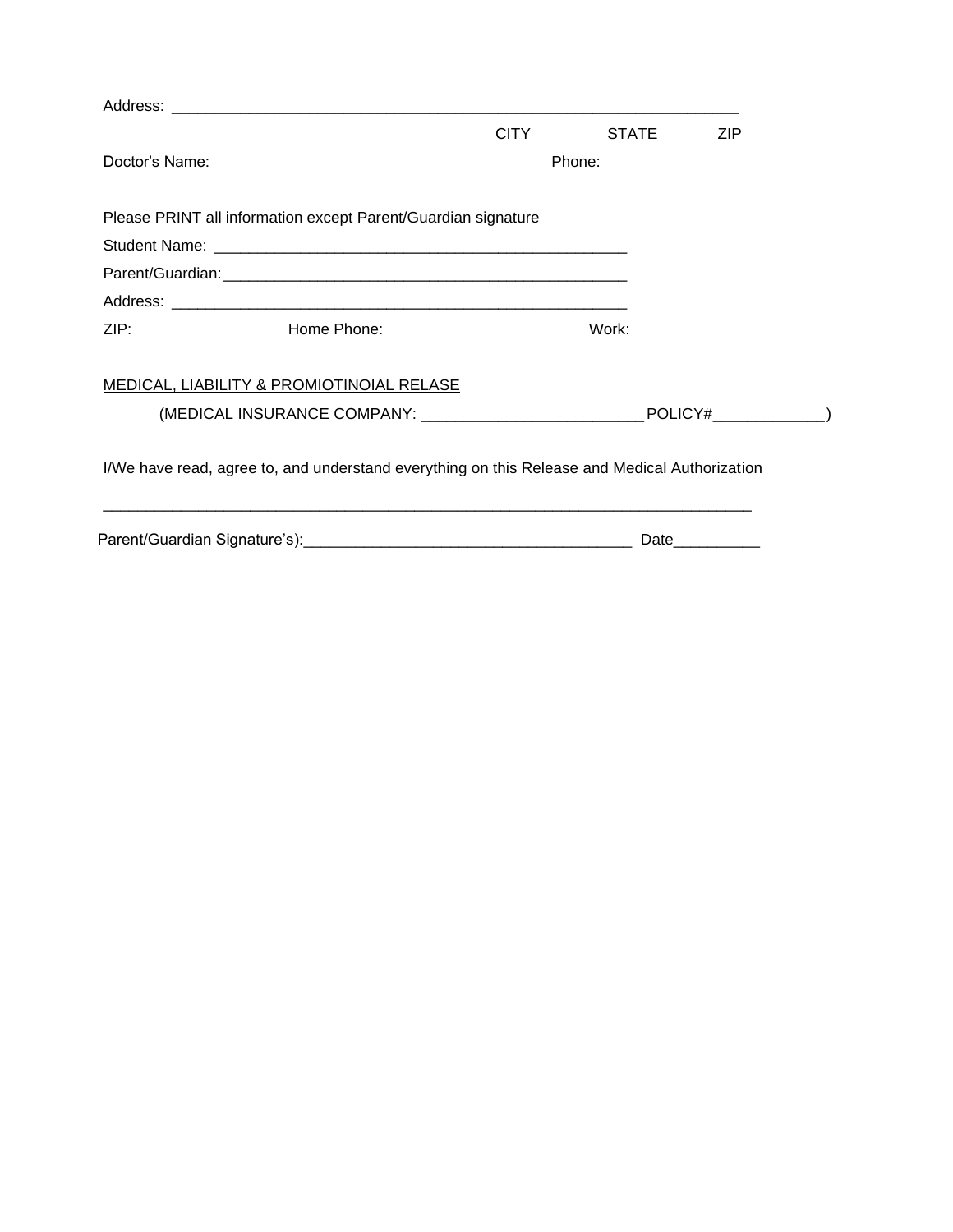#### **Assumption of the Risk and Waiver of Liability Relating to Coronavirus/COVID-**

The novel coronavirus, COVID-19, has been declared a worldwide pandemic by the World Health Organization. **COVID-19 is extremely contagious** and is believed to spread mainly from person-to-person contact. As a result, federal, state, and local governments and federal and state health agencies recommend social distancing and have, in many locations, prohibited the congregation of groups of people.

**Stuntz Academy** has put in place preventative measures to reduce the spread of COVID-19; however, Stuntz Academy **cannot guarantee** that you or your child(ren) will not become infected with COVID-19. Further, **attending Stuntz Academy could increase** your risk and your child(ren)'s risk of contracting COVID-19.

By signing this agreement, **I** acknowledge the contagious nature of COVID-19 and voluntarily assume the risk that my child(ren) and **I** may be exposed to or infected by COVID-19 by attending Stuntz Academy and that such exposure or infection may result in personal injury, illness, permanent disability, and death. I understand that the risk of becoming exposed to or infected by COVID-19 at Stuntz Academy may result from the actions, omissions, or negligence of myself and others, including, but not limited to, Stuntz Academy employees, volunteers, and program participants and their families.

I voluntarily agree to assume all of the foregoing risks and accept sole responsibility for any injury to my child(ren) or myself (including, but not limited to, personal injury, disability, and death), illness, damage, loss, claim, liability, or expense, of any kind, that I or my child(ren) may experience or incur in connection with my child(ren)'s attendance at Stuntz Academy or participation in Stuntz Academy programs ("Claims"). On my behalf, and on behalf of my children, **I** hereby release, covenant not to sue, discharge, and hold harmless Stuntz Academy, its employees, agents, and representatives, of and from the Claims, including all liabilities, claims, actions, daniages, costs or expenses of any kind arising out of or relating thereto. I understand and agree that this release includes any Claims based on the actions, omissions, or negligence of Stuntz Academy, its employees, agents, and representatives, whether a COVID-19 infection occurs before, during, or after participation in any Stuntz Academy program.

Signature of Parent/Guardian Date Controller and Date Date Date Date

)

Print Name of Parent/Guardian Name of Stuntz Academy Participant(s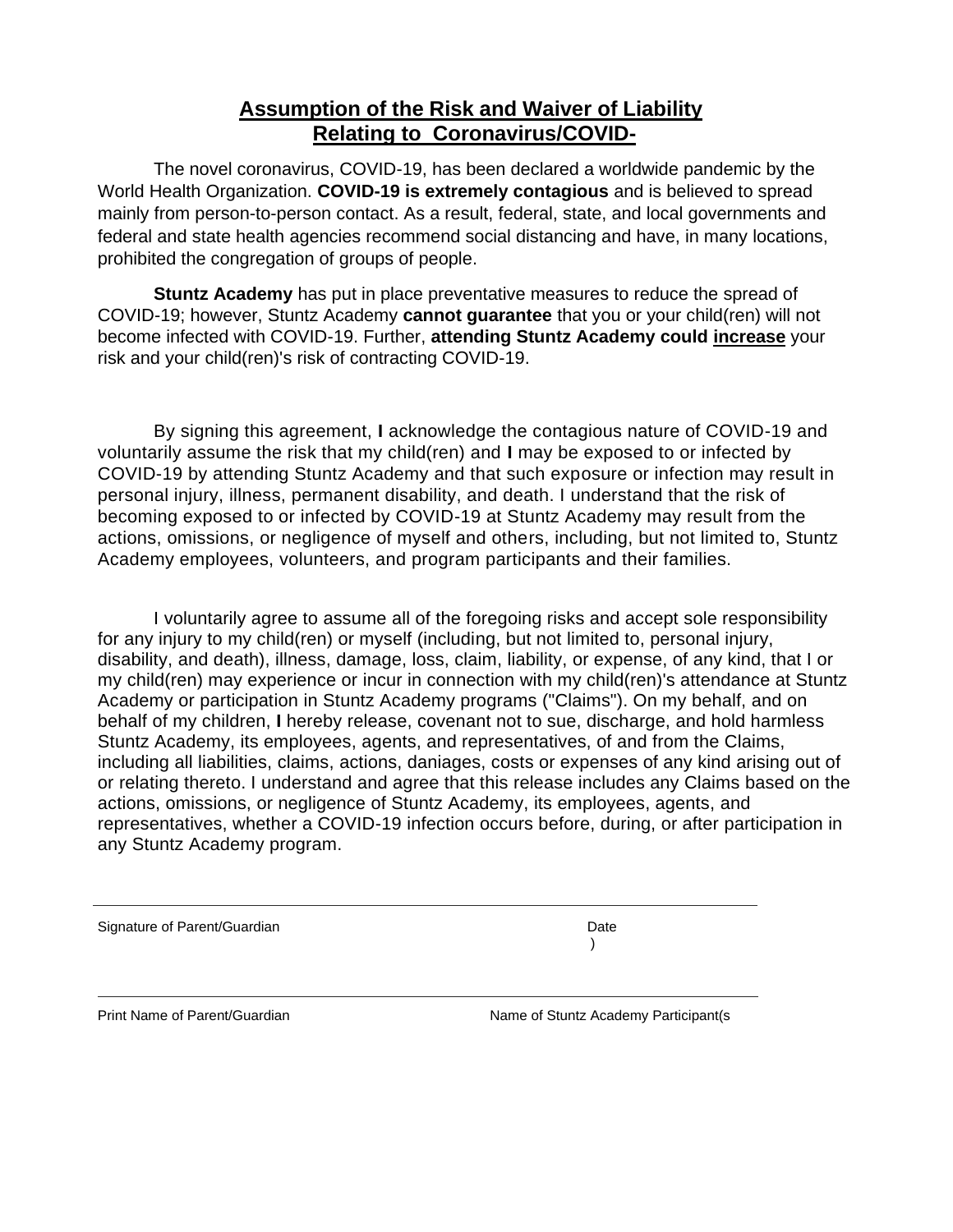By signing this form we agree to the Release and Medical waiver and the **Assumption of the Risk and Waiver of Liability Relating to Coronavirus/COVID attached to this form.**

|                                                     | PARENT SIGNATURE               |         |  |
|-----------------------------------------------------|--------------------------------|---------|--|
| MEDICAL, LIABILITY & PROMOTIONAL RELEASE            | (MEDICAL INSURANCE COMPANY:    | POLICY# |  |
|                                                     | PARENT SIGNATURE               |         |  |
| MEDICAL, LIABILITY & PROMOTIONAL RELEASE            | (MEDICAL INSURANCE COMPANY:    | POLICY# |  |
|                                                     |                                |         |  |
|                                                     | PARENT SIGNATURE               |         |  |
| MEDICAL, LIABILITY & PROMOTIONAL RELEASE            | (MEDICAL INSURANCE COMPANY:    | POLICY# |  |
|                                                     | PARENT SIGNATURE               |         |  |
|                                                     |                                | POLICY# |  |
| MEDICAL, LIABILITY & PROMOTIONAL RELEASE            | (MEDICAL INSURANCE COMPANY:    |         |  |
|                                                     | PARENT SIGNATURE               |         |  |
| MEDICAL, LIABILITY & PROMOTIONAL RELEASE            | (MEDICAL INSURANCE COMPANY:    | POLICY# |  |
|                                                     |                                |         |  |
|                                                     | PARENT SIGNATURE               |         |  |
| MEDICAL, LIABILITY & PROMOTIONAL RELEASE            | (MEDICAL INSURANCE COMPANY:    | POLICY# |  |
|                                                     | PARENT SIGNATURE               |         |  |
| MEDICAL, LIABILITY & PROMOTIONAL RELEASE            | (MEDICAL INSURANCE COMPANY:    | POLICY# |  |
|                                                     |                                |         |  |
|                                                     | PARENT SIGNATURE               |         |  |
| MEDICAL, LIABILITY & PROMOTIONAL RELEASE            | (MEDICAL INSURANCE COMPANY:    | POLICY# |  |
|                                                     | PARENT SIGNATURE               |         |  |
| MEDICAL, LIABILITY & PROMOTIONAL RELEASE            | (MEDICAL INSURANCE COMPANY:    | POLICY# |  |
|                                                     |                                |         |  |
|                                                     | PARENT SIGNATURE               |         |  |
| MEDICAL, LIABILITY & PROMOTIONAL RELEASE            | (MEDICAL INSURANCE COMPANY:    | POLICY# |  |
|                                                     | PARENT SIGNATURE               |         |  |
| MEDICAL, LIABILITY & PROMOTIONAL RELEASE            | (MEDICAL INSURANCE COMPANY:    | POLICY# |  |
|                                                     |                                |         |  |
|                                                     | <b>PARENT SIGNATURE</b>        |         |  |
| MEDICAL, LIABILITY & PROMOTIONAL RELEASE            | (MEDICAL INSURANCE COMPANY:    | POLICY# |  |
|                                                     | PARENT SIGNATURE               |         |  |
| MEDICAL, LIABILITY & PROMOTIONAL RELEASE            | (MEDICAL INSURANCE COMPANY:    | POLICY# |  |
|                                                     |                                |         |  |
|                                                     | PARENT SIGNATURE               |         |  |
| <b>MEDICAL, LIABILITY &amp; PROMOTIONAL RELEASE</b> | (MEDICAL INSURANCE COMPANY:    | POLICY# |  |
|                                                     | PARENT SIGNATURE               |         |  |
| MEDICAL, LIABILITY & PROMOTIONAL RELEASE            | (MEDICAL INSURANCE COMPANY: __ | POLICY# |  |
|                                                     |                                |         |  |